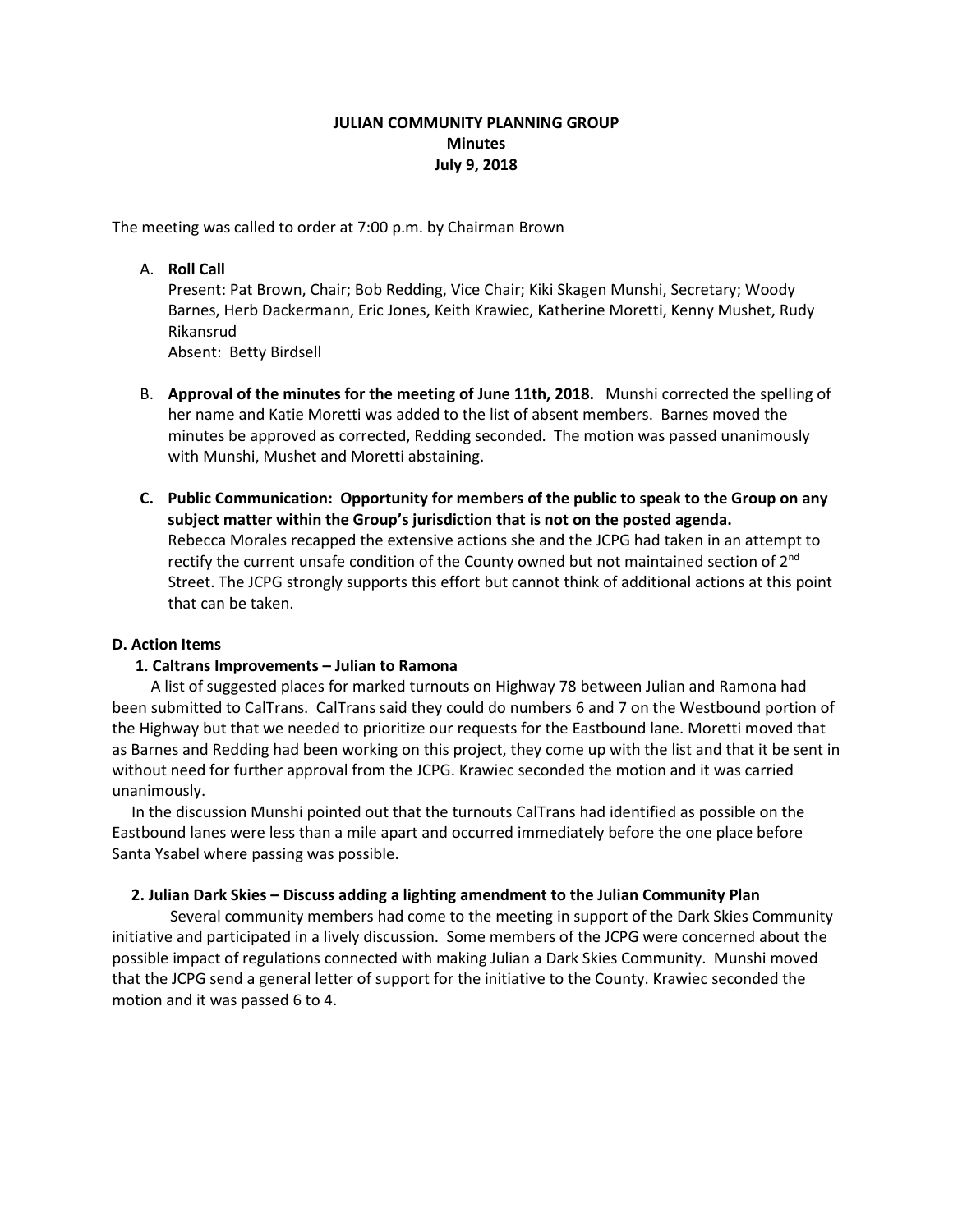# **3. Climate Action Plan – Opportunity to Provide Input (Due by July 16, 2018)** See item 4

# **4. Active Transportation Plan – Proposed Bike Facilities; See attached or go to: www.sandiegocounty.gov/pds/advance/ActiveTransportationPlan.html**

The CAP includes a plan to place bicycle lanes on highways and county roads in the Julian area. While supporting recreational use of bicycles in general, members of the JCPG and audience agreed that the environmental damage and cost necessary to put in bicycle lanes as planned would far outweigh the benefits. It was also pointed out that the map showed an existing lane along Highway 79 where, in fact, there was no such lane, indicating that those who made the map had perhaps not visited the area. Redding noted that the JCPG had turned down a previous attempt to place bicycle lanes along Pine Hills Road for similar reasons. Redding moved that Munshi draft a letter for Brown's review, to be sent to the County. Jones seconded the motion. It was carried unanimously.

## **5. Site Plan PDS2018-MUP-18-011 – Cell Tower Newman Way**

 Moretti moved that the JCPG approve this plan. Barnes seconded the motion and it was carried unanimously.

## **6. Site Plan for 2833 'A' Street, Julian (JARB Jurisdiction)**

Passed over as it is in the jurisdiction of the Julian Architectural Review

## **7. ASLA (American Society of Landscape Architects) San Diego Community Grant Program**

This is actually an informational item. Munshi described the program. She has put a notice in the Julian News.

### **E. Group Business**

### **1. Announcements and correspondence received**

### **2. Discussion items a. CPG Training / Ethics Training**

Brown reminded members that most had not completed the mandatory training. All promised they would do it asap.

### **3. Subcommittee reports**

 **a. San Dieguito River Valley Park Citizens Advisory Committee (Herb Dackermann)** Nothing to report.

### **4. Meeting updates**

- **a. BOS and PC Hearings**
- **b. Future Group Meeting Dates (August 13th, 2018)**

# **F. Adjournment**

Rikansrud moved the meeting be adjourned, Redding seconded, motion carried unanimously